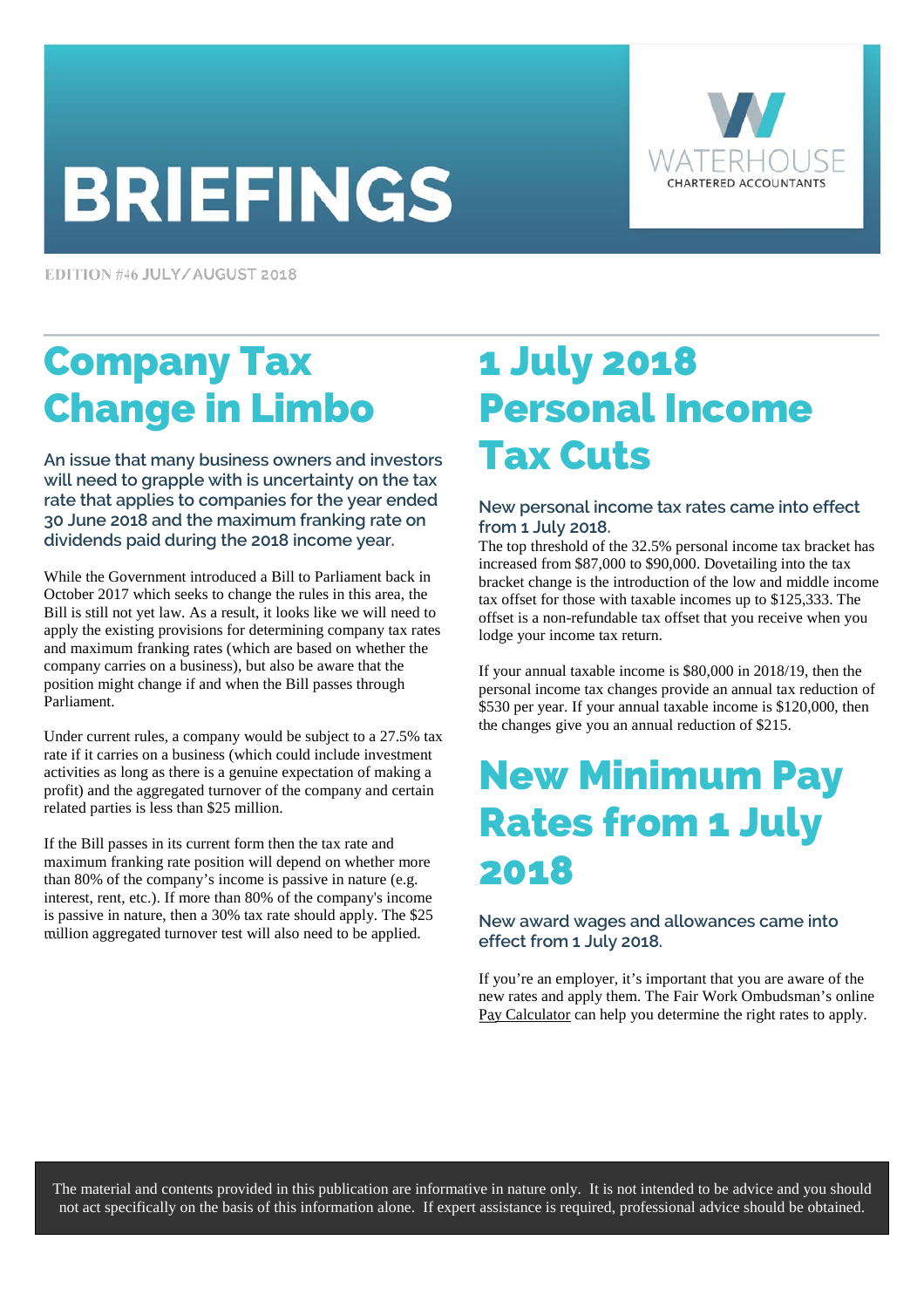

# When can You take Your Super?

**The cash sitting in your superannuation fund can be tempting, particularly if you are short of cash. But the reality is there are very few ways you can take advantage of your superannuation once it has been contributed to the fund – even if you change your mind.** 

The sole purpose test underpins access to your superannuation, that is, superannuation is for the sole purpose of providing retirement benefits to fund members, or to their dependants if a member dies before retirement. It is important to keep this in mind because it is often forgotten when people are tempted by 'too good to be true' schemes to access their superannuation early.

The Australian Taxation Office (ATO) recently warned against a scheme spreading through suburban Australia where scammers encourage people to access their superannuation early to pay debts, take a holiday or provide money to family overseas in need. All the scammers need is a fee for their services and you to sign blank forms and provide identity documentation. Typically, the forms are used to roll over your superannuation from an industry fund, establish a self-managed superannuation fund (SMS), and open a bank account for the new SMSF. Once the superannuation is rolled into the SMSF, the funds are accessible to withdraw. The problem is, accessing the superannuation is illegal unless you meet the conditions. Any superannuation that is withdrawn early is taxed at your marginal tax rate even if the money is returned to your fund later. In addition, you are disqualified from being a trustee of your SMSF. If you knowingly allow superannuation benefits to be accessed illegally from your fund, penalties of up to \$1.1 million and a jail term of five years can apply.

Generally, you can only access your superannuation once you turn 65, when you reach preservation age and retire or when you reach preservation age and choose to keep working and start a transition to retirement pension. Currently, the preservation age is 55 years for those born before 1 July 1960. It then increases by one year, every year, up to the maximum of 60 for those born after 30 June 1964. There are some very limited circumstances where you can legally access your superannuation early.

Treasury is in the midst of a review into the early release of superannuation. The review was sparked by a rapid increase in requests for early access to fund medical treatments such as gastric banding surgery.

*"A significant proportion of recent applications appear to relate to out-of-pocket expenses associated* 

*with bariatric surgery (that is, weight loss surgery), with a smaller proportion attributable to assisted reproductive treatment (ART), also referred to as in-vitro fertilisation (IVF) treatment."* 

The review, however, is focussed on more than medical treatments, looking at the issue broadly, including whether it is appropriate to provide early access to superannuation to pay compensation to victims of crime.

### **Compassionate Grounds**

Superannuation benefits can be released on compassionate grounds to meet expenses related to medical treatment, medical transport, modifications necessary for the family home or motor vehicles due to severe disability, and palliative care. Funds may also be released on compassionate grounds to prevent foreclosure of a mortgage or exercise of a power of sale over the fund member's home (principal place of residence) or to pay for expenses with a dependant's death, funeral or burial.

Early access to superannuation needs to be a last resort. It is up to the person applying for early access to prove to the regulator that they do not have the financial capacity to meet these expenses without accessing their superannuation.

In 2016/17, the Department of Human Services received 37,105 applications for early access to superannuation on compassionate grounds, with 21,258 approved. The average amount released was \$13,644. The great majority of funds released (72%) were on medical grounds; 18% were released for mortgage payments.

A person seeking early release for medical treatment must provide written evidence from at least two medical practitioners - one of whom must be a specialist - certifying that the treatment or medical transport:

- Is necessary to treat a life threatening illness or injury; or alleviate acute or chronic pain; or alleviate an acute or chronic mental disturbance; and
- Is not readily available to the individual or their dependant through the public health system.

At present, the Department of Human Services will respond to applicants within 28 days. The applicant then must approach their superannuation fund trustee who has ultimate discretion regarding the release of the funds. From 1 July 2018, however, the ATO will take over administration of early release applications, streamlining the process so applicants and superannuation funds receive the compassionate release notice electronically and simultaneously.

### **First Home Buyers**

The *First Home Super Saver Scheme (FHSS)* enables first home buyers to save for a deposit inside their superannuation account,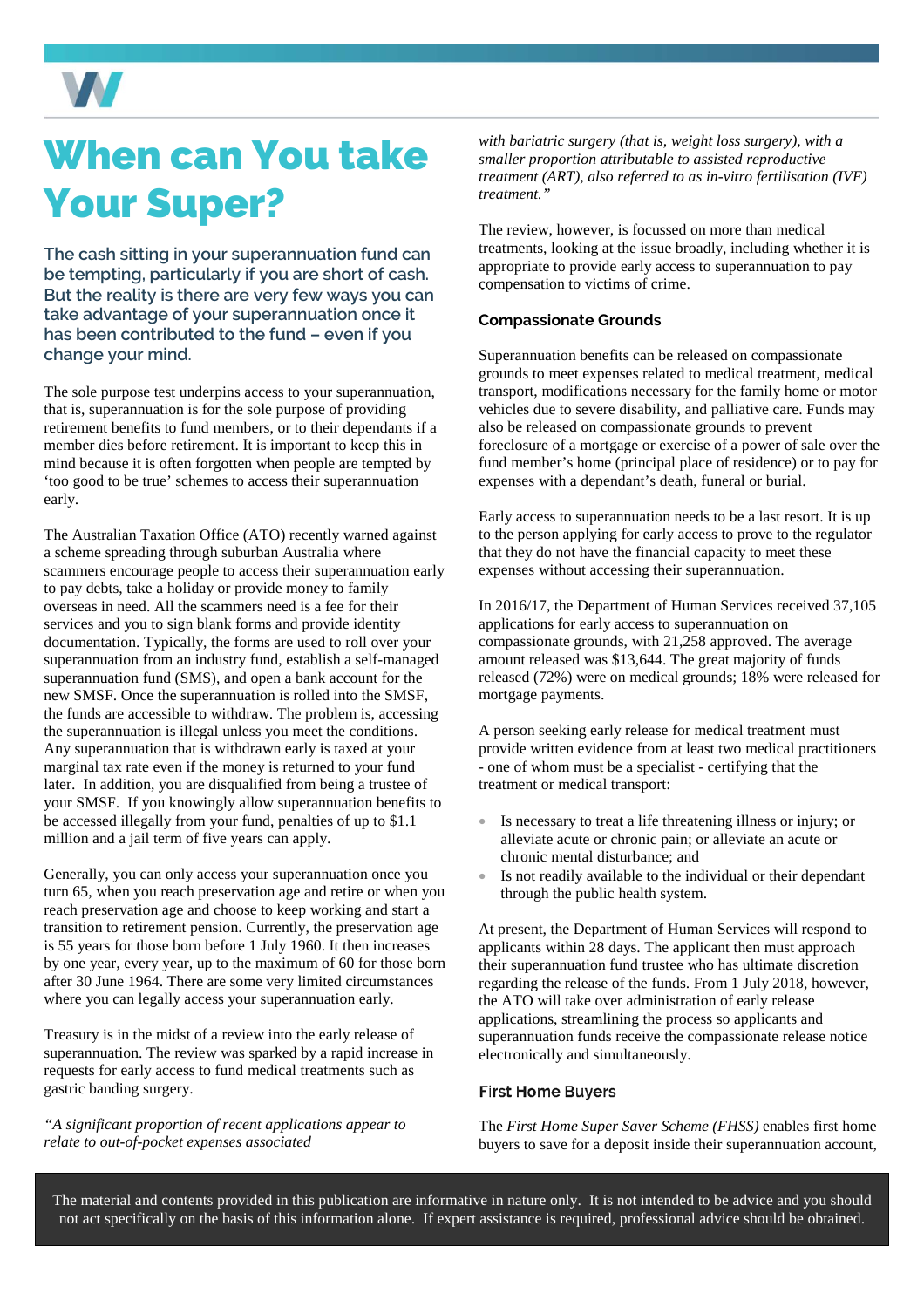

attracting tax incentives and some of the earnings benefits of superannuation.

Home savers can make voluntary concessional contributions (for example by salary sacrificing) or non-concessional contributions (voluntary after-tax contributions) of \$15,000 a year within existing caps, up to a total of \$30,000. Mandated employer contributions cannot be withdrawn under this scheme; it is only voluntary contributions made from 1 July 2017 that can be withdrawn.

### **When You Die**

Superannuation is not an asset of your estate so your superannuation is provided to your eligible beneficiaries - your spouse, de facto, children or a financial dependant - by the fund trustee.

Putting in place a binding death nomination, however, will direct your superannuation to whoever you nominate so long as they are an eligible beneficiary. If you have nominations in place, it is essential that you keep these current. Death benefits are normally paid as a lump sum, but in some circumstances can be paid as an income stream.

You need to be aware that with the \$1.6 million transfer balance cap in place, if your superannuation is paid as a death benefit pension to your nominated beneficiary, this could tip them over the cap. It is a good idea to get estate planning advice to manage it correctly.

#### **Divorce and Superannuation**

The *Family Law Legislation Amendment (Superannuation) Act 2001* allows superannuation to be split during a divorce either by agreement or by court order.

Before making a superannuation agreement, the parties must receive separate and independent legal advice. The agreement must be in writing and must be endorsed by a qualified legal practitioner.

Where the superannuation is split by order of the family court, the court decides on how the fund is split.

Essentially, the amount of split superannuation is rolled into the other party's superannuation fund. The same rules apply to accessing superannuation, that is, it cannot be accessed until you turn 65 or reach preservation age.

If you and your spouse have an SMSF, you need to continue to manage the fund. Relationship breakdown does not suspend your obligations as trustee.

#### **What Happens if You Contributed too Much?**

If you contributed too much superannuation to your fund, you cannot simply withdraw the amount.

If you breached your contribution caps, you can apply to withdraw the amount above your cap from the fund. The excess amount is treated as personal assessable income and taxed at your marginal tax rate plus an excess concessional contributions charge. Withdrawal of the excess amounts should not occur until the ATO provides you with a release authority that then needs to be given to the superannuation fund.

If you did not breach your contribution limit but simply overcommitted to superannuation, you cannot simply withdraw the amount.

#### **Using SMSF Assets and Funds**

In general, the assets of an SMSF cannot be used for the personal use or enjoyment of the fund members (or their associates such as friends or family). If the SMSF owns a holiday home, you cannot use it. If the fund has vintage cars, you cannot drive them. If your fund owns art, you cannot hang the art in your home or your office.

The exception to this is business real property. For example, assuming the trust deed allows for it, business owners can use their SMSF to purchase a building, then lease that building back to their business. Business real property is land and buildings used wholly and exclusively in a business.

### \$10k Limit on Cash Payments to Business

**One of the interesting approaches to tackling the black economy in the recent 2018/19 Federal budget was the announcement of a \$10,000 limit on cash payments to business.** 

Unrecorded and untaxed transactions that occur in the community are estimated at up to 3% of GDP or around \$50 billion. We have all seen examples of the black economy in action in the form of cash payments and money not ringing through a retailer's till. This initiative targets high value transactions that are generally used to avoid tax obligations or for laundering the proceeds of a crime.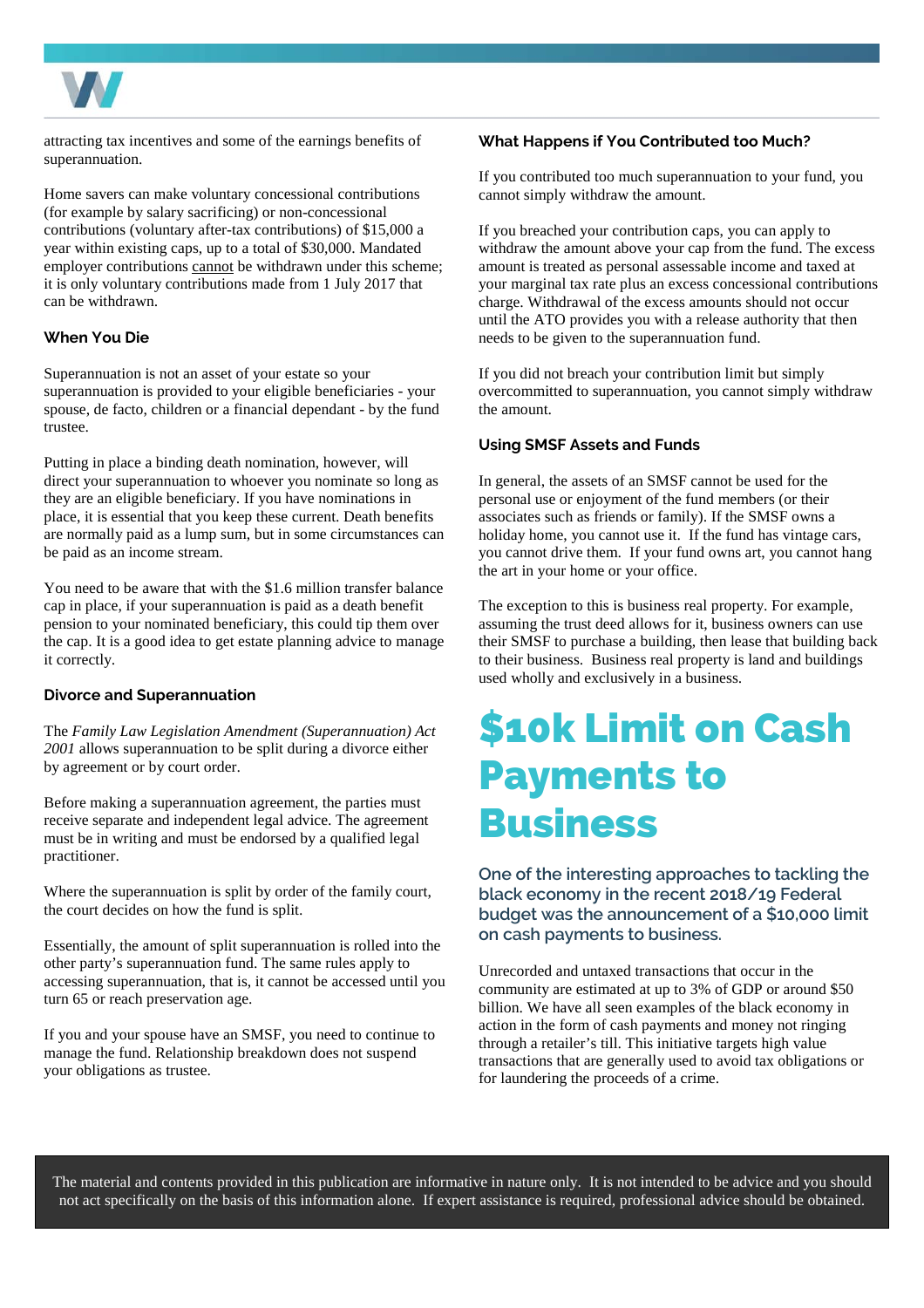

### How Will the New Rules Work?

The cash payment limit targets larger cash payments - typically made for cars, yachts and other luxury goods, agricultural crops, houses, building renovations and commodities - removing the ability of any individual or business to make a single cash transaction of \$10,000 or more.

The limit would apply to all payments made to businesses with an ABN for goods or services. The impending restrictions would not apply to private sales where the seller does not have an ABN, or cash payments to financial institutions.

Transactions at or in excess of the \$10,000 threshold would need to be made electronically or by cheque. Splitting the payment into smaller amounts either as cash payments or a combination of cash and electronic payments would not be allowed. There would also be restrictions to prevent payment structuring to get around the payment limit.

At present, only financial services, banks and gambling industries have obligations for cash transactions of \$10,000 or more. Under the *Anti-Money Laundering and Counter-Terrorism Financing* rules, transactions of \$10,000 or more must be reported to the Australian Transaction Reports and Analysis Centre (AUSTRAC) within 10 working days.

Australia will not be the first country to introduce cash payment limits. France, Spain and Italy all impose limits at varying levels and generally for much smaller amounts than \$10,000. For example, France imposes a  $\in$ 1,000 limit for goods and  $\in$ 450 for certain services. There are some exemptions for non-residents, salaries paid in cash, and for those who do not have access to any other form of payment.

The Australian limit on cash transactions is intended to apply from 1 July 2019. The legislation enabling the measure is currently in the consultation phase and is not yet law. We will keep you up-to-date on progress.

### \$20k Accelerated Deductions for Small Business Extended Another Year

**The ability for small business entities to claim an immediate deduction for assets costing less than \$20,000 has been extended for another 12 months, until 30 June 2019.** 

From 1 July 2019 the immediate deduction threshold will reduce back to \$1,000.

There are no limits to the number of times you can use the immediate deduction assuming your cashflow supports the purchases.

If your business is registered for GST, the cost of the asset needs to be less than \$20,000 after the GST credits that can be claimed by the business have been subtracted from the purchase price. If your business is not registered for GST, it is the GST inclusive amount.

Second hand goods are also deductible. However, there are a number of assets that do not qualify for the instant asset writeoff as they have their own set of rules. These include horticultural plants, capital works (building construction costs etc.), assets leased to another party on a depreciating asset lease, etc.

If you purchase assets costing \$20,000 or more, the immediate deduction does not apply, but small businesses have the ability to allocate the purchase to a pool and depreciate the pool at a rate of 15% in the first year and 30% for each year thereafter.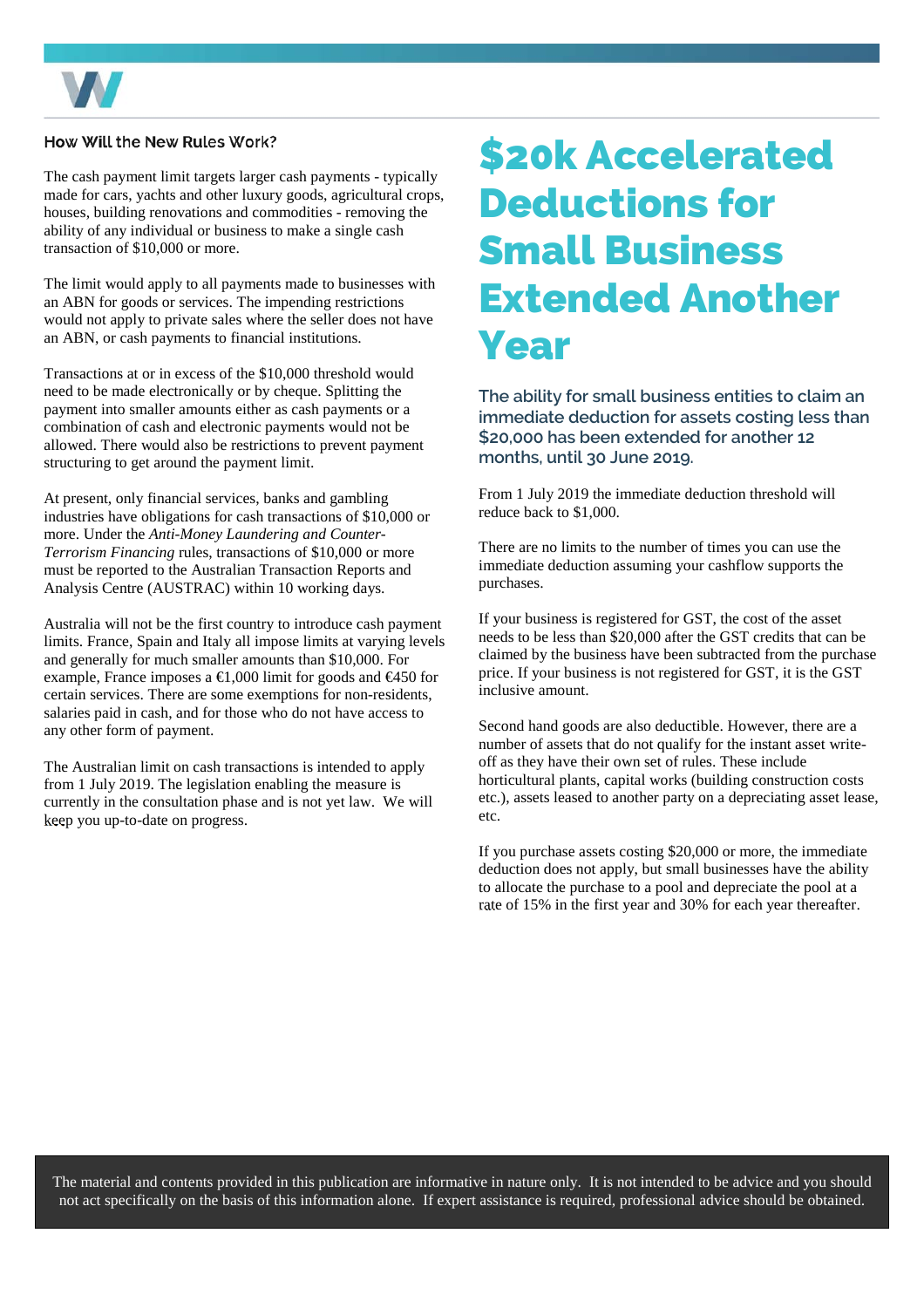

### Will Australians Pay More for a Good Cause?

**In the same month that desperate farmers made headlines preparing to destroy starving flocks and pleading with the public to pay a few cents more for their dairy products, Dick Smith's nationalistic brand announced is closure. The question is, will Australians pay more for a cause?** 

Comments like "we're with you" and the 2.8k heart emoji's on Facebook do very little when you cannot feed your herd. It is nice that there is emotional support and the plight of farmers is recognised, but what does it really achieve?

Country Valley Milk reached out on [Facebook](https://www.facebook.com/CountryValleyMilk/photos/a.774710159226174.1073741827.169448163085713/1896863240344188/?type=3&theater) two months ago asking people to sponsor a cow –they estimated that each cow will cost \$1,350 to feed until the end of September. Those that have contributed are rewarded with images of their cows - cow 84's new calf was shared with their adopted family o[n Facebook](https://www.facebook.com/CountryValleyMilk/photos/a.774710159226174.1073741827.169448163085713/1979473852083126/?type=3&theater)  (named Splotch MacGonagall by the adopted family). Farmer Jason Maloney started a GoFundMe page called [Food](https://www.gofundme.com/food-for-cows)  [for Cows](https://www.gofundme.com/food-for-cows). In a video with the [Illawarra Mercury,](https://www.facebook.com/Illawarramerc/videos/illawarra-dairy-farmer-jason-maloney-needs-your-help/10155438067126237/) Mr Maloney breaks down explaining that asking for help is the hardest thing he has had to do, but there has been no significant rain in two years and he does not have enough food or water for the herd. He has already sent part of the herd to market. "I've never felt so ashamed and so desperate," he says. The video is hard to watch.

Interviewed on the *Today Show,* Mr Maloney went on to say that if consumers were willing to pay "20 cents extra for a litre of milk that goes to the farmer, that's all it takes."

The farm gate milk price is the price farmers receive from processors for the milk they produce. There is no legislative control over the price milk processing companies pay with pricing deregulated in 2000/01. Milk prices are based on the milk fat and protein solids content of the milk supplied. According to [Dairy Australia,](https://www.dairyaustralia.com.au/industry/prices/farmgate-milk-price) the typical factory price paid for farm gate milk per litre is \$0.49 in NSW (\$6.81 kg of milk solids (kgMS)), \$0.38 in Victoria (\$5.04 kgMS), \$0.60 in Queensland (\$8.22 kgMS), \$0.37 in South Australia (\$5.19 kgMS), \$0.51 in Western Australia (\$7.06 kgMS \$0.39 in Tasmania (\$4.97 kgMS). Both Coles and Woolworths sell their home brand milk (2 litre) for \$1.00 per litre. The named milk brands tend to move between \$1.50 and \$2.93 per litre.

But will buying the more expensive branded milk guarantee that farmers get more? [Choice s](https://www.choice.com.au/food-and-drink/dairy/milk/articles/one-dollar-milk-and-the-australian-dairy-industry)ays it is hard to say. The two largest

processors are Fonterra Australia (owned by a New Zealand dairy cooperative) and Parmalat (an Italian company with French owners). Another large player, Murray Goulburn recently sold to Canadian company Saputo. Lion is owned by Japanese company Kirin.

The processors purchase the milk from farmers and produce the varying products. Parmalat, for example, supplies Pauls, Farmhouse Gold and Ski. Fonterra produces Mainland Cheese, Bega, Western Star and Perfect Italiano.

The price of these brands varies, but the price paid by the processor to the farmer is the same. The final price to the farmer depends on domestic and international demand. For example, Fonterra's opening average milk price is \$5.85 per kilogram of milk solids (kgMS) for season 2018/19, with the updated forecast closing average milk price range \$5.85 to \$6.20 kgMS.

Choice says that consumers can support brands that process their own product and buy products from farm controlled cooperatives (co-operatives are owned by the farmers so not only do they get the farm gate price, but also a dividend). But, above all, buy more Australian made dairy product.

Fundamentally, however, what the farmer is paid is based on demand and supply. Buying cheaper product will drive the price down. If demand is strong for premium products the price paid should go up. But there are no guarantees. In July, [Dick Smith announced](https://dicksmithfoods.com.au/dick-smith-foods-close/) that his Dick Smith Foods business will close down. In the five page letter to Woolworths, Coles and Metcash, Mr Smith places the blame for his food group's failings at the feet of Aldi, heading the letter "Secretive German Company Now Most Trusted Brand in Australia." "Secretive" because Aldi is a family owned German business and not publicly listed.

Smith cites Windsor Farms as an example of the negative impact of a low price model. "Windsor Farms was forced on the road to bankruptcy when Aldi started selling Australian canned beetroot at 75 cents per can. This product had typically sold for \$1.30 per can. Very quickly, your companies [Coles, Woolworths, Metcash] matched the price - I can understand you had to do this. Within six months, Windsor Farms and their Cowra Cannery (the only Australian owned cannery remaining) had to close. All the loyal, hard-working staff, many of them Aussie battlers, lost their jobs. The investors lost millions of dollars, and small businesses in the Cowra area were never paid, with substantial amounts owing. I understand the unsecured creditors were over \$750,000. The local transport company in Cowra lost \$550,000 and their local electrician lost nearly \$30,000. The main shareholder lost over \$6 million. He was a wonderful Australian who did everything he could to keep the company going." The collapse of the Cowra cannery occurred in 2013. Windsor Farms was sold to Spice Masters Australia.

The demise of Dick Smith Foods, however, did not come as a surprise to analysts. The company entered a mature, competitive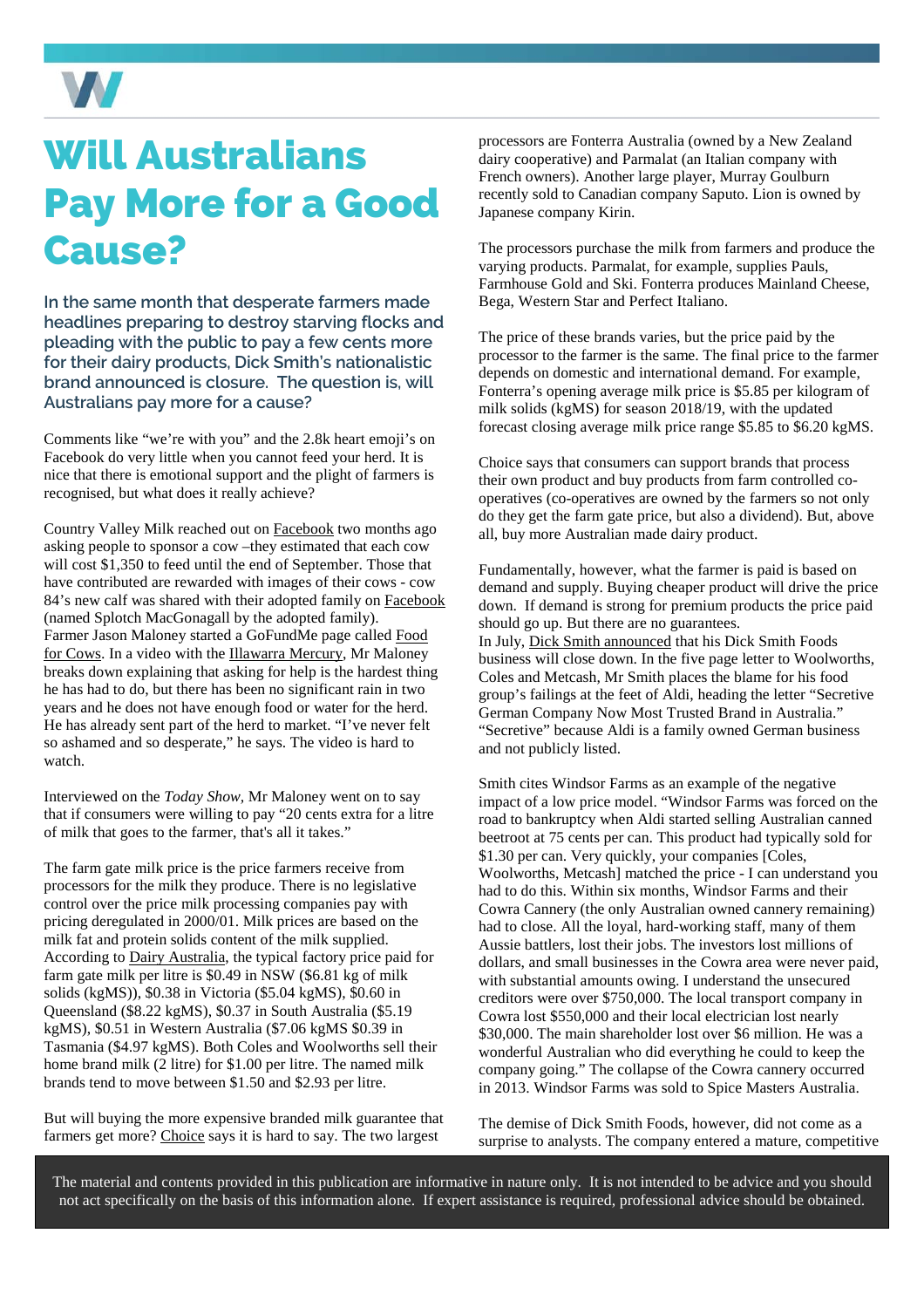

and crowded market with nationalism as its differentiator - Australian grown, made and owned. The group's Ozemite sells for \$2.69 per 100g whereas market leader Vegemite is \$2.23 per 100g for a similar, small sized jar (Vegemite was bought by Bega in 2017). Not all of the product range are above the market leader's pricing point, but most offer little incentive to switch brands beyond a perception of doing the right thing.

Aldi are trusted as they perceive to be giving 'ordinary Australians' a 'fair go' at the checkout. They introduced competition to a sector where there was little choice between the major players. Consumers have responded well despite the reduced range, a lack of known brands and service extras, as long as they can pay less and get the Aldi special buys. Any potential impact on the manufacturing food chain of cheap pricing is too far removed.

The bottom line is that consumers will preference a product linked to a cause they identify with, but only if there is a benefit in doing so. Cage-free eggs are a case in point. While more expensive than caged eggs the demand for cage-free eggs has grown. No one wants their egg choice to support perceived cruelty and free range eggs are perceived to be healthier and more natural.

One of the great things about Australia is that when the country has been in turmoil, it is the willingness of Australians, either individually or through their businesses, to do something that has made the difference. The Government is there for support, but in a more rigid and structured way. If you think something should change, change it – as a nation we do not wait for someone else to find the solution. Business can be an exceptional driver of change because of the reach and influence they have.

But ultimately it is our capacity to innovate and find new solutions to problems that will succeed. If we are uncompetitive we will find ways to shift focus and deliver what the market wants. Take the example of [Just Veg](https://www.justveg.com.au/) owned by Queensland base[d Kalfresh](http://kalfresh.com.au/main/). Kalfresh has grown from a farm business to one of "Queensland's leading vegetable production companies and boasts a state-of-the-art washing and packing facility". They take "wonky carrots", the ones that cannot be sold to fussy consumers and turn them into farm to fork cut carrots for lunchboxes – perfectly sliced into bite sized sticks.

*You can help farmers in need right now by donating to [Rural](http://www.ruralaid.org.au/buy-a-bale/)  [Aid's Buy A Bale](http://www.ruralaid.org.au/buy-a-bale/) program, [Aussie Farmers Foundation](http://www.aussiefarmersfoundation.org.au/), [Thirsty](http://www.thirstycow.org.au/)  [Cow](http://www.thirstycow.org.au/), and [Need for Feed](http://www.needforfeed.org/home-1.html) to name a few. Woolworths announced a \$1.5 million [donation to Rural Aid](https://www.woolworthsgroup.com.au/page/media/Latest_News/woolworths-supports-drought-affected-aussie-farmers-with-15million-funding-boost-to-rural-aid/) on 29 July 2018 (the store also came under pressure on social media to donate to farmers the \$71 million they are estimated to make from the plastic bag ban).* 

### Clothing Deductions Hung out to Dry

### **The ATO is closely examining work-related clothing and laundry expense claims of taxpayers submitting their 2017/18 tax returns.**

The ATO says that clothing claims are up nearly 20% over the last five years with people either making mistakes or deliberately over-claiming. Common mistakes include people claiming ineligible clothing, claiming for something without having spent the money, and not being able to explain the basis for how the claim was calculated.

"Around a quarter of all clothing and laundry claims were exactly \$150, which is the threshold that requires taxpayers to keep detailed records. We are concerned that some taxpayers think they are entitled to claim \$150 as a 'standard deduction' or a 'safe amount', even if they don't meet the clothing and laundry requirements," Assistant Commissioner Kath Anderson said.

While this particular announcement focuses on clothing-related expenses, it has been clear for some time now that the ATO is paying very close attention to work-related expenses in general. All claims should be supported by evidence – just in case the ATO decides your claim requires closer scrutiny. We have heard of a number of real life examples in the last year or so where the ATO has queried and challenged very small deduction amounts which could not be supported by appropriate evidence.

### **What Can I Claim?**

You can only claim a deduction for the cost of buying and cleaning:

- Occupation-specific clothing for example, the checked pants a chef wears;
- Protective clothing fire-resistant and sun-protection clothing, safety-coloured vests, non-slip nurse's shoes, rubber boots for concreters, steel-capped boots, gloves, overalls, heavy-duty shirts and trousers, and overalls, smocks and aprons you wear to avoid damage or soiling to your ordinary clothes during your income-earning activities; and
- Unique, distinctive uniforms clothes that are designed and made for the employer and not publicly available - like shirts with the company logo.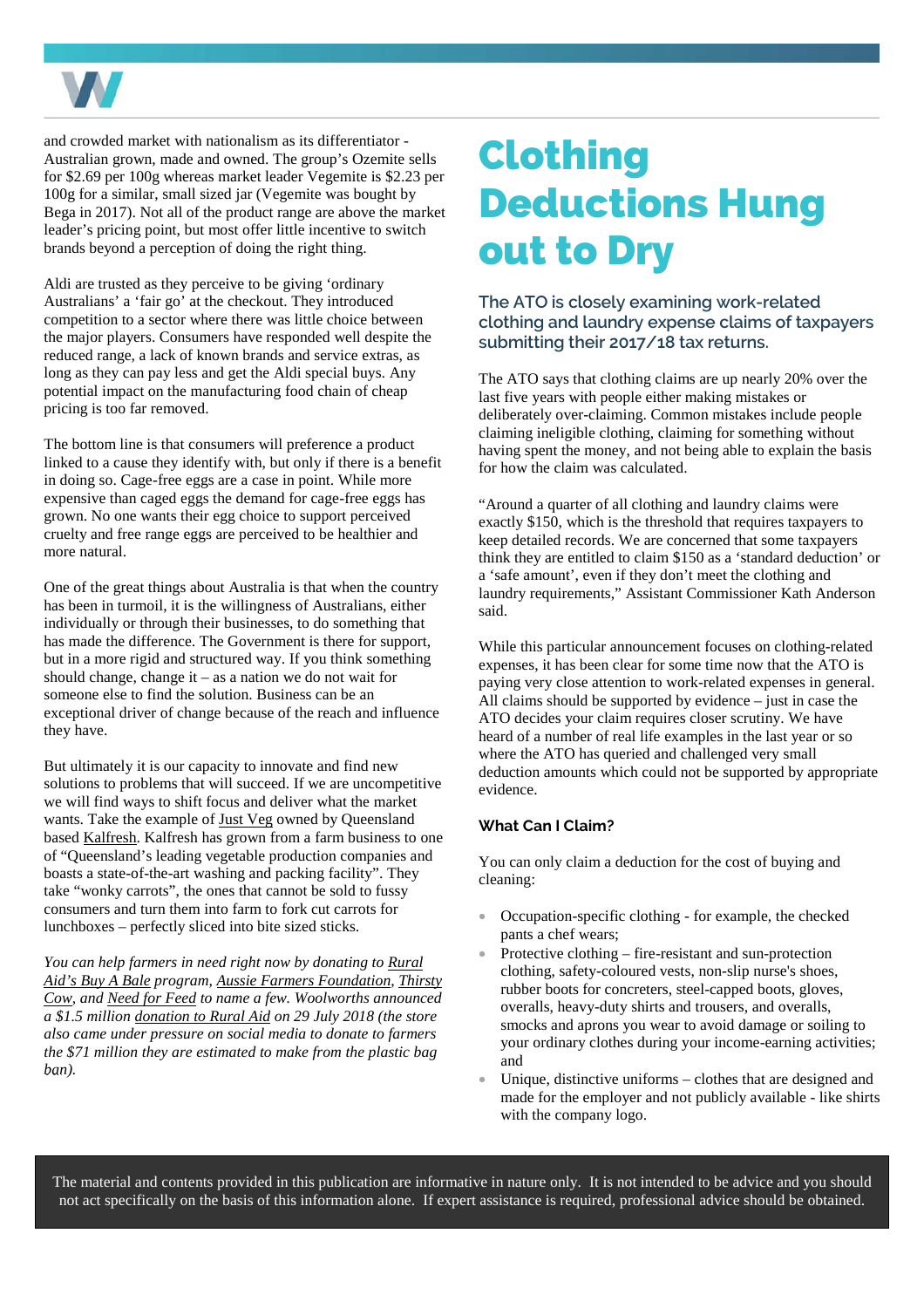

Just because your employer requires you to wear a suit, this does not mean you can claim the cost of the suit or its cleaning.

If you claim \$150 on clothing and laundry expenses, be aware that you might be asked to prove these expenses.

### Are you Holding Back your Business?

**Overcoming the biggest problems in business often comes down to the simple things. Here are a few simple things you can do to capitalise on your opportunities and reduce your risks.** 

### **"I didn't get time…" No More Excuses**

Most people simply do not set aside the time to do the forward planning they know they need to do. Here is a simple test: write down your goals for the business. Now ask yourself, are you doing something to achieve those goals every day or every week? If not, it is not a goal; it is just a nice thought.

### **Set a Realistic Budget**

Financially mapping your business reduces your risk and removes some of the surprises that can occur. Your budget needs to be realistic – not just a percentage increase on last year.

Start with an operating budget and assess each line critically. Map your revenue to see where, how and when the money is coming in to create a reliable estimate of your income for the coming year. Once you have your revenue expectations in place, look at what is required to generate that income. For example, what advertising, marketing and resources will be required?

Once you are comfortable with your revenue, work up your expenditure budget. Be tough on costs. Do not forget to allow for growth and the increases that are likely to flow through.

Once your budget is complete and you have a good idea of your likely profit margins, do a couple of alternative estimates for your key revenue drivers so you understand the impact of changes to your assumptions. Once you have all this in place, track and measure it throughout the year.

Where possible, your management team should be a part of this process and take responsibility for achieving the budget numbers they give you. When people do not take the steps that they knew were required to achieve the budget the gaps become obvious fairly quickly. Having a budget in place that you need to report on regularly makes you focus on what really needs to be done.

#### **Map Your Cash**

Even some very large businesses have failed because they ran out of cash. Understanding your cashflow needs is vital, particularly for high growth business.

Understanding your cash position is about understanding the timing differences: how long will it take for your customers to pay you? How much stock will you need to hold? And what are the payment terms required by your suppliers? With your cashflow, do not forget to allow for things like tax payments, loan repayments, dividends and any capital purchases that are planned. These can be 'big ticket' items and if you do not allow for them then you will get caught out.

As part of your cashflow forecast, identify your capital expenditure requirements. Do not deal with these on a one-off basis as they arise; plan them in advance.

### **Expect the Unexpected**

Growing to death is often the result of unplanned growth opportunities. It is ironic that seizing a major sales contract or big new client can be your business's ruin, but it is more common than you think.

Many business operators are very good at what they do. Most have an excellent knowledge of the business they conduct and understand their products and services. Most also have an indepth knowledge of sales performance and revenue. Few, however, have a high level of financial management expertise, so when a big new opportunity presents, critical financial questions are not part of the vocabulary. As a result, there can be a sudden and unintended impact on their financial position. A rush of sales might be a great thing, but it is not always counterbalanced by a rush of income and profit. Free cash and liquidity are the victims.

#### **Take All the Tax Advantages You Can**

For small business in particular there are a range of concessions and funding you can access. Many businesses simply do not realise the opportunities available to them.

A simple example is trading stock valuations. Your trading stock is an asset that is recorded on your balance sheet. In most cases it should be tax neutral to you. The cost of purchasing stock is expensed in your profit and loss account and offset by the value of the stock asset, until you sell it. While the amount of stock you are carrying will impact on your cash position, because you have your funds tied up in it, there is no direct impact on your profits or taxable income until you sell that stock. However, if at 30 June some of your stock is worth less